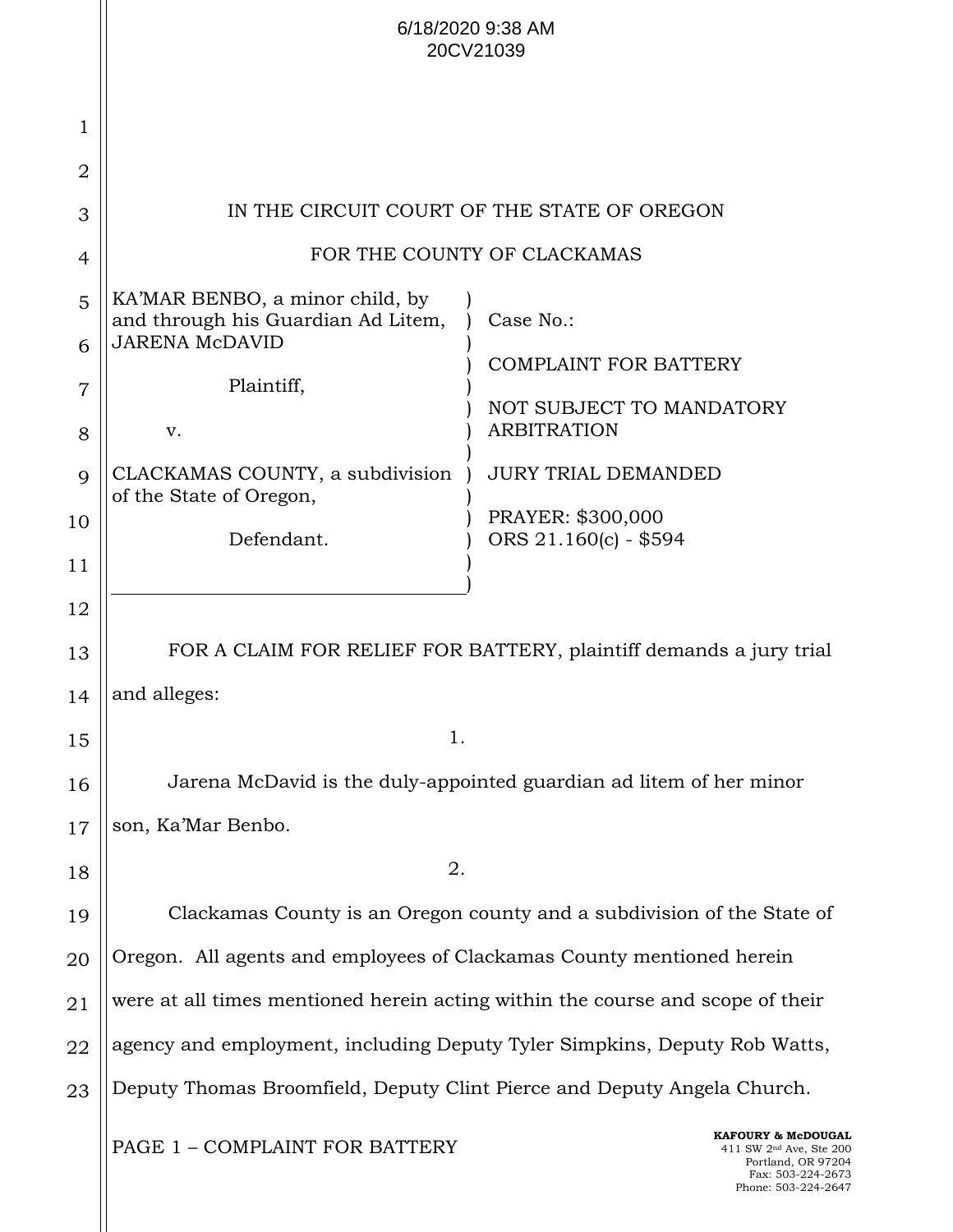Notice of this claim was properly given to defendant within 180 days of the incident.

4.

On or about August 5, 2019, at Clackamas Town Center mall at 12000 SE 82nd Avenue, Happy Valley, Oregon, plaintiff was arrested by officers of the Clackamas County Sheriff's Office. At the time of the arrest, plaintiff was twelve years old.

5.

At the above time and place, one officer elbowed plaintiff in the face, officers forced plaintiff face-first to the ground, and several officers held plaintiff with one officer putting his knee on plaintiff's neck and using his weight to pin the child to the ground. The pressure made it difficult for Ka'Mar to breath. Throughout, plaintiff and other children with him repeatedly told the officers that Ka'Mar was only twelve years old.

6.

As a result of the above-described battery, plaintiff suffered impaired ability to breath and wrenching, stretching, twisting, and tearing of the soft tissues about the cervical spine and lumbar spine, contusions and abrasions of the face, headaches, pain, discomfort, fear of injury and death, and suffered, continues to suffer and may permanently suffer from feelings of racial stigmatization, vulnerability and humiliation, loss of sleep, and fear of police, all to plaintiff's noneconomic damages not to exceed \$300,000. These numbers

PAGE 2 – COMPLAINT FOR BATTERY

**KAFOURY & McDOUGAL** 411 SW 2nd Ave, Ste 200 Portland, OR 97204 Fax: 503-224-2673 Phone: 503-224-2647